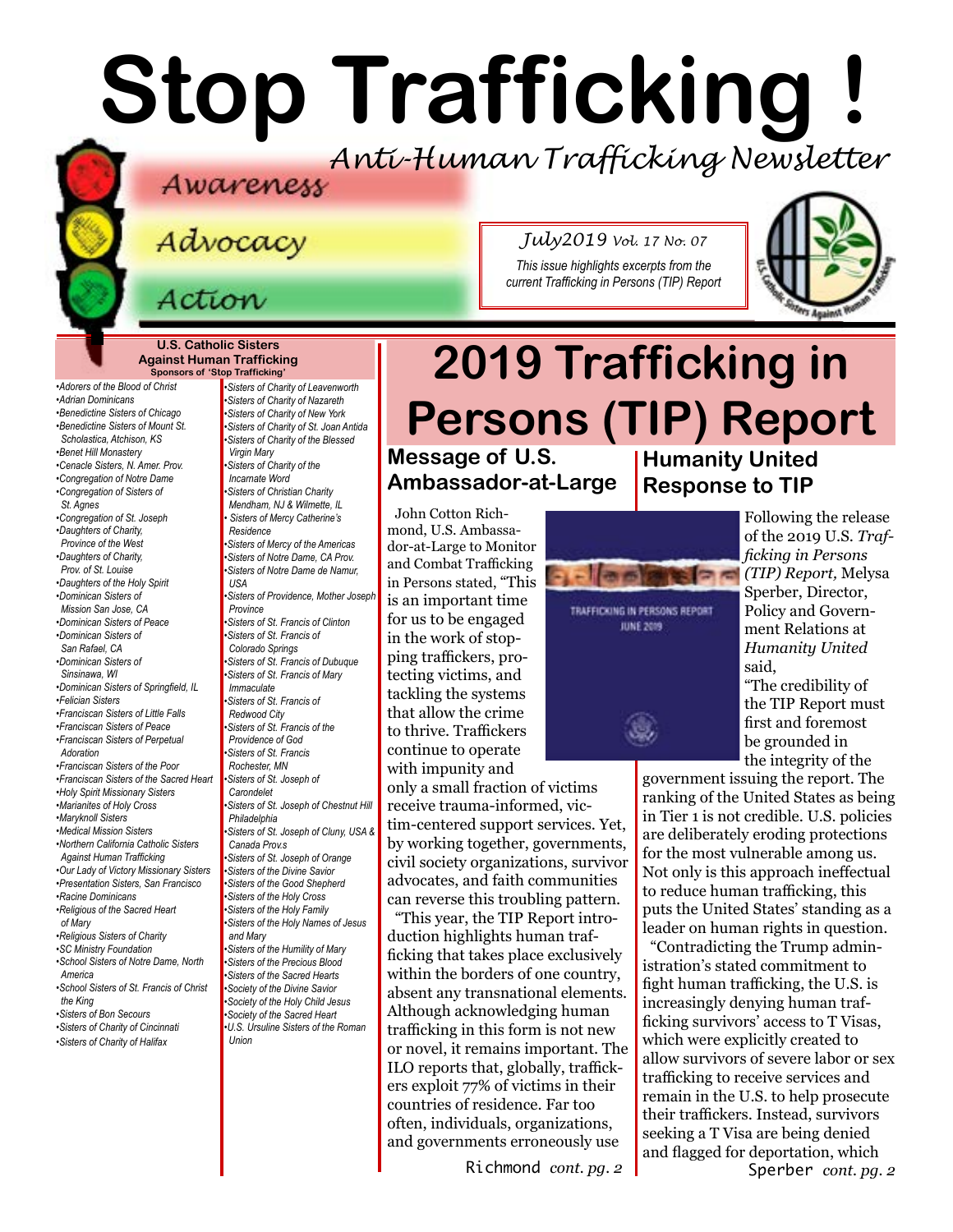# *Anti-Human Trafficking Newsletter 17/07*



definitions of trafficking in persons that require the movement of victims. Both the *Trafficking Victims Protection Act* and the *United Nations' Palermo Protocol* focus on compelling a person to work or engage in a commercial sex act; they do not require

movement from one place to another. The *Palermo Protocol* re-John C. Richmond quires each state party to establish in its domestic law the crime of human trafficking both within and between countries.

"As we in the *Office to Monitor and Combat Trafficking in Persons* worked to prepare the 187 country narratives for this year's TIP Report, it became apparent that in many countries, governments are reluctant to address human trafficking when it happens at home. In effect, they are turning a blind eye to those traffickers who exploit their own citizens, neglecting to apply their own domestic laws regarding human trafficking, and sometimes even allowing harmful cultural norms and practices to thrive.

"This year, the TIP Report serves as a call to action for governments around the world to embrace the full meaning of the Palermo Protocol and implement their domestic laws in a manner that protects all victims and punishes all traffickers.

"Promoting justice and human rights around the world is essential because freedom and individual human dignity are core to American values and the foundation of international law. These are the very principles that traffickers work against when they commit these crimes. I am confident that we can make significant strides to hold accountable domestic, and transnational, traffickers and effectively implement laws so that all may enjoy freedom."

(pg. vi https://www.state.gov/reports/2019-trafficking-in-persons-report/)

#### **Sperber** *cont. from pg. 1*

makes them more vulnerable and spreads fear among those yet to come forward.

"Additionally, the administration's zero tolerance and the *"Remain in Mexico"* border policies show an inexcusable lack of concern for the basic human rights of migrating families, many fleeing persecution and exploitation. By painfully separating families and prosecuting asylum seekers as criminals, the administration empowers traffickers who target desperate men, women and children seeking refuge.



"Finally, the State Department's funding

cuts to Northern Triangle governments underscores the administration's lack of interest in addressing root causes of exploitation and trafficking.



"These actions, coupled with the president's divisive rhetoric, serve to dehumanize and harm the very populations that the TIP Report profiles as the most vulnerable in the U.S. and, in doing so, erode the country's long-standing leadership on combating trafficking worldwide.

"In the absence of leadership from the executive branch, Congress has stepped up, and last year passed new

provisions as part of the *Frederick Douglass Trafficking Victims Prevention and Protection Reauthorization Act* of 2018 that aim to strengthen the TIP Report. Congress sent a clear message: To show progress, foreign governments must demonstrate concrete action in combating all forms of human trafficking. Given the weak justification for the Tier 1 ranking of the United States, the State Department should prioritize implementation of Congress' mandate rather than the approach of phasing in the reauthorization's provisions.

"Late last year the Trump administration announced sharp reductions in foreign assistance to countries listed on Tier 3 of the 2018 TIP Report. When it enacted the *Trafficking Victims Protection Act*, Congress never intended to justify the withdrawal of humanitarian assistance on anti-trafficking grounds. We urge the administration to maintain humanitarian and non-trade assistance to countries on Tier 3 of this year's TIP Report.

"As the administration continues to undercut its own stated commitment to end modern slavery, its actions severely weaken the integrity of the TIP Report and America's ability to influence other countries to do more." (https://humanityunited.org/humanity-

united-response-to-2019-tip-report/)

# **Focus of the 2019 TIP Report**

The multifaceted crime of human trafficking can challenge policy makers. The foundational elements of human trafficking are difficult to grasp and the real world instances of this exploitation are even harder to identify. Importantly, how governments address human trafficking depends heavily on the way authorities perceive the crime. When officials view trafficking as a crime and have a precise understanding of its core elements, they are better equipped to identify and combat it, regardless of the particular scheme the trafficker uses.

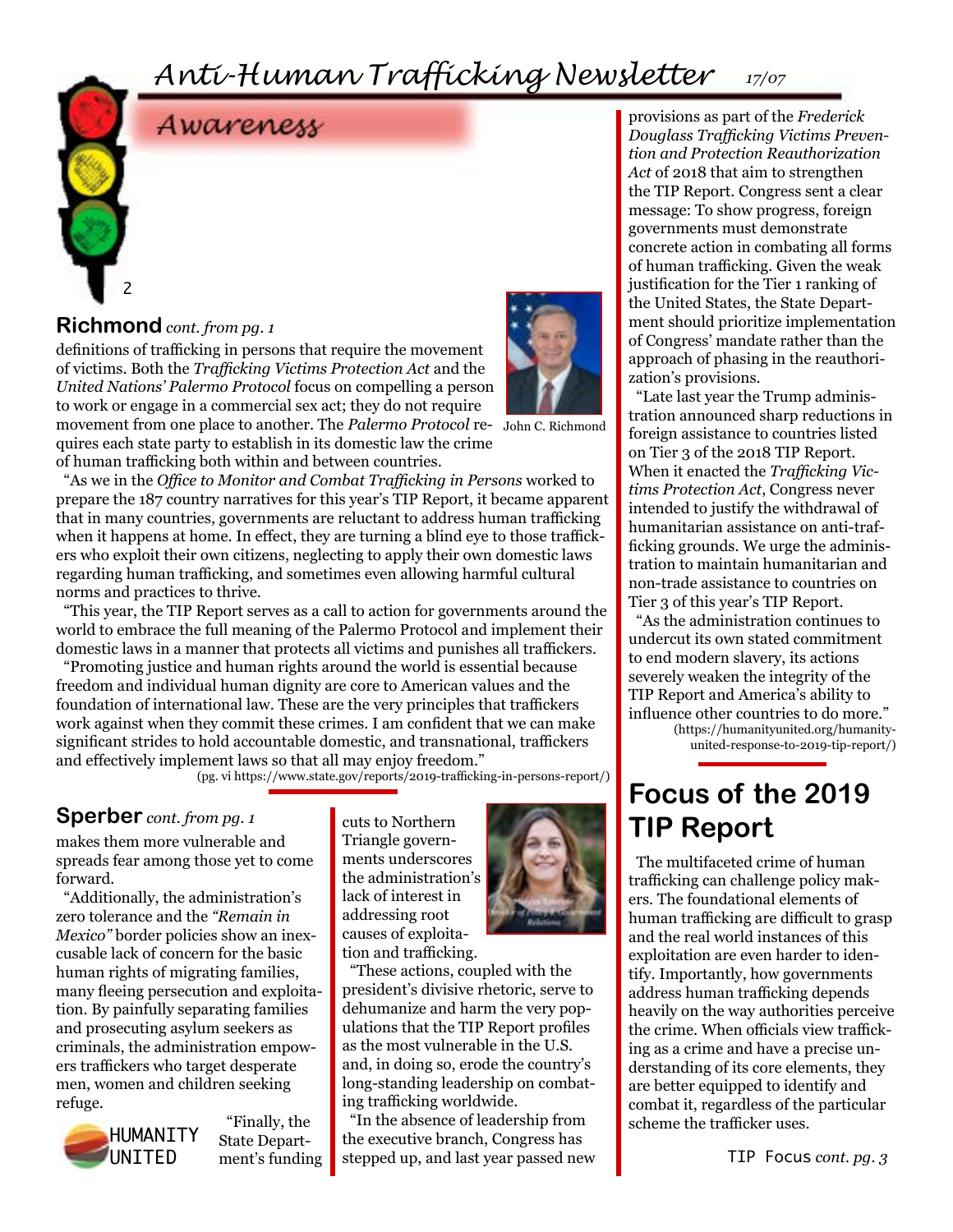# *Anti-Human Trafficking Newsletter*

*17/07*

# Awareness

#### **TIP Focus** *cont. from pg. 2*

3

Over the last two decades, the international community has benefited from an improved understanding of and response to human trafficking. Working together, governments, NGOs, international organizations, academics, communities, and survivors of human trafficking have built a more complete picture of human trafficking—a picture that rejects a narrow understanding of traffickers and victims, in favor of one that encompasses the full range of ways traffickers exploit their victims.

Despite major progress, a number of countries still struggle with gaps in their domestic legal responses, often because they do not recognize and address human trafficking using the wider view described above. In practice, this may mean that governments overlook certain forms of human trafficking when the conditions do not meet their narrower presumptions. For example, authorities may not consider men and boys as victims of sex trafficking due to a common misperception that sex traffickers only exploit women and girls. This may also result in governments arresting and prosecuting trafficking victims for the unlawful acts their traffickers compelled them to engage in, instead of offering them the support of protective services. Where this happens, anti-trafficking interventions are inadequate and the potential for productive criminal justice, protection, and prevention efforts is threatened. This year the TIP Report focuses on one such gap, common in many countries around the world, whereby governments concentrate on transnational human trafficking cases at the expense of cases taking place within their borders. This focus is not intended to suggest that transnational human trafficking is not also important, or that the many other forms of trafficking that may go unaddressed due to similar oversight are of lesser consequence, but rather to call on governments to ensure they are addressing all forms of human trafficking and finding a balanced approach. In that vein and to de-emphasize movement, the 2019 Report no longer refers to countries by the nomenclature *"source, transit, and destination country."*

The *International Labor Organization* (ILO) estimated that traffickers exploit 77% of all victims in the victims' countries of residence. Likewise, in 2018 the U.N. *Office on Drugs and Crime* (UNODC) reported that, for the first time ever, a majority of victims had been identified in their countries of citizenship. The UNODC also reported that the clear majority of traffickers were citizens of the countries where they were convicted.

However, in Western and Central Europe, the Middle East, and some countries in East Asia domestic victims were not as prevalent as foreign victims. In addition, the ILO found that victims of sex trafficking more likely faced transnational human trafficking while victims of forced labor typically experienced exploitation in their country of residence.

Frequently, human trafficking within a country is found in sectors that are common nearly everywhere, such as: the commercial sex industry, farming, construction, manufacturing, and mining. The latter are also often referred to as *'dirty, dangerous, and difficult'* — relying on low-skilled and vulnerable local labor forces. Instances of human trafficking within a country may be more characteristic of that specific country or region, such as child domestic work or exploitative sham marriages.

There may be complicated reasons

why a government would fail to address country-based human trafficking. It is easier to look outward and call on other governments to act. It takes much more resolution and political will for governments to look inward and stop traffickers, including their own citizens, from exploiting victims who have not crossed an international border. Varying political and economic systems may make it easier for traffickers to commit the crime. When governments ignore human trafficking at home, they risk being blinded to and neglecting an often significant crime within their own borders.

• Traffickers in *Brazil*, under the guise of religious mandates, exploit Brazilian victims in forced labor, including on farms and in factories and restaurants, after the victims join certain churches or religious cults.

• In *Cambodia*, a lack of jobs leads some women and girls to leave their homes in rural areas to try to find work in tourist cities. In many cases, traffickers exploit them in sex trafficking, including in massage parlors, karaoke bars, and beer gardens.

• In *Ethiopia*, traffickers often deceive parents of children living in rural areas into sending their children to major cities to work as domestic workers. The traffickers promise families that the children will go to school and receive wages for their work, thereby enabling them to send money home.

• In *India*, the government officially abolished bonded labor in 1976, but the system of forced labor still exists. Under one scheme, granite quarry owners offer wage advances or loans with exorbitant interest rates, trapping workers in debt bondage—sometimes for their entire lives.

• In the *United Kingdom*, gangs force British children to carry drugs. According to 2017 *UK National Crime Agency* data, the largest group of potential victims referred to the National Referral Mechanism was UK nationals.

• In the *United States,* traffickers prey upon children in the foster care system. Recent reports have consistently indicated that a large number of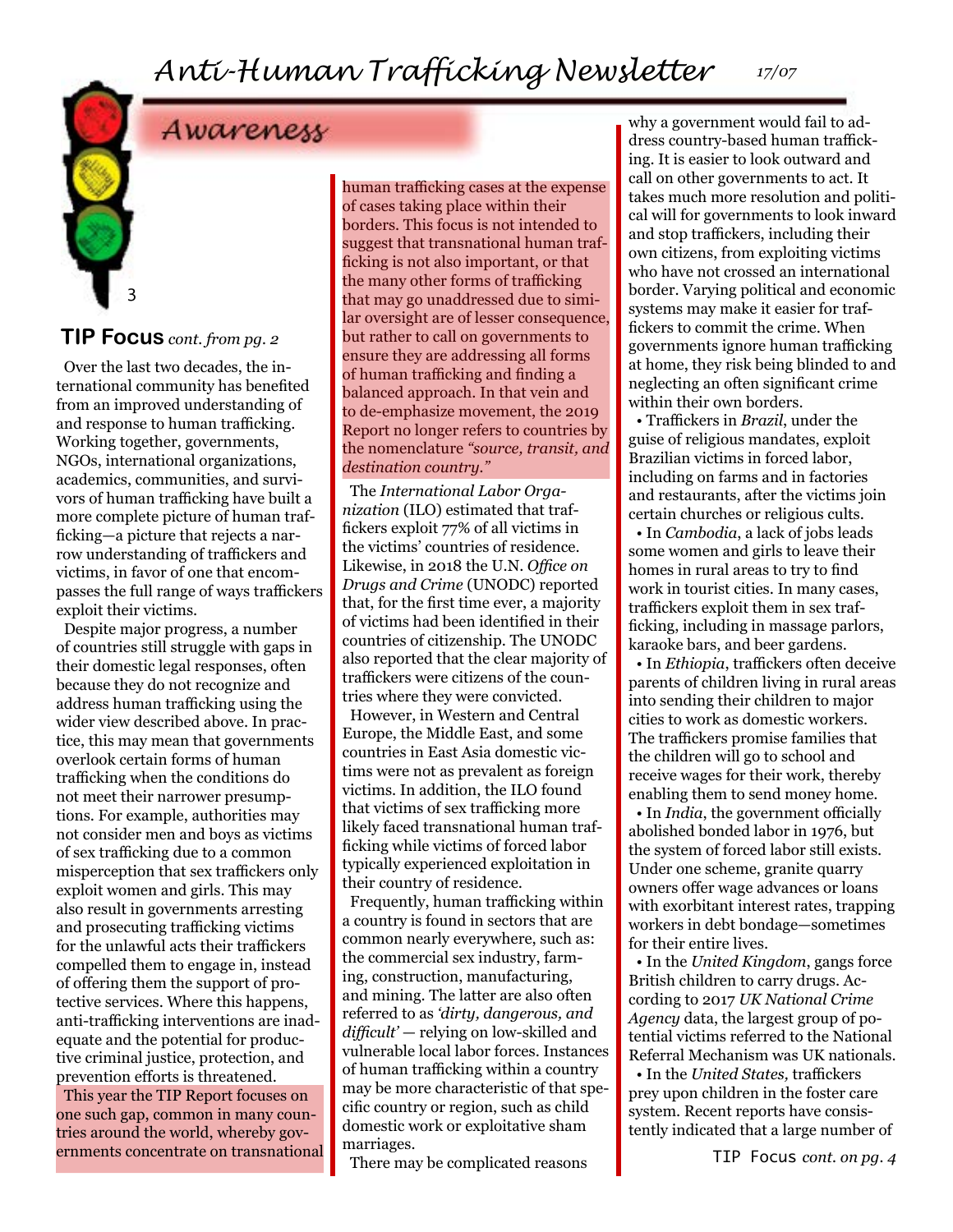*17/07*

Awareness



#### **TIP Focus** *cont. from pg. 3*

victims of child sex trafficking were at one time in the foster care system.

• In *Yemen*, the ongoing conflict has led to many human rights violations, with many parties using child soldiers. According to a UN report, there have been 842 verified cases of the recruitment and use of boys as young as 11 years old.

In the *Netherlands* in 2017, the *Dutch National Rapporteur on Trafficking in Human Beings* worked with UNODC to develop the *"first reliable estimate of actual number of victims in the Netherlands."* Using a methodology that helped to find hidden populations of trafficking victims, the Netherlands found the estimated number of trafficking victims is four to five times higher than the average number of those identified. It also found that the most common form of human trafficking in the Netherlands (46%) is sex trafficking of Dutch nationals, while the least visible victims are Dutch girls. The National Rapporteur further acknowledged the findings exposed *"gaps and blind spots"* in the Dutch approach to combating human trafficking and the need to pursue evidence-driven policies.

#### *Harmful Cultural Norms and Practices*

Cultural norms and practices play an important role in defining a country or society, but human traffickers have also used them to support, hide, or attempt to justify human trafficking. The *UN Palermo Protocol* states that exceptions cannot be made to the criminalization requirement based on cultural variations.

# **TIP Topic of Special Interest 'Sham Marriages' & Human Trafficking in Europe**

Unlike 'forced marriage', where one or both parties do not give free or full consent to the union, 'sham marriages' have both persons giving free consent to marry in order for one party to obtain permanent residency in another country. Often there is an exchange of benefits, financial or otherwise. 'Sham marriages' are an increasingly prevalent trend in Europe.

Evidence shows exploitative sham marriage schemes tend to be carried out by organized crime syndicates also engaged in other forms of exploitation. For example, recruiters—most often helping men from India, Pakistan, or Bangladesh to obtain EU residency benefits, work, and citizenship rights—convince women from the Baltics, Eastern Europe, Portugal, or France with promises of money or a lucrative job to move to the UK, Ireland, or Germany and marry men they have never met. Once married, the men are able to travel, live, and work anywhere within the 28 EU member states.

Although victims understand from the beginning that the marriages are shams, they believe the arrangement will benefit them, providing economic opportunity. The reality, however, may be very different. Traffickers mislead victims with false information about financial remuneration, accommodations, job opportunities, and divorce procedures. Before victims realize, they are trapped in situations based on lies, are exploited and live in fear in a foreign country.(TIP pg. 18-19)



At the age of 16, in her home country, Amy married a man she barely knew. Days later he began forcing her to work, confiscating any pay she made. For more than 20 years, Amy's spouse

subjected her to forced labor. Toward the end of this time, her husband sold her to traffickers who moved her to the *United Kingdom* and forced her to work 20-hour days as a janitor. The traffickers threatened to kill her children if she ever said anything.

Amy suffered years of physical pain, abuse, and depression, even reaching a point where she was unable to walk.

Finally, she got help to escape and contacted officials in the Home Office, who moved her into a safe house. Amy is gradually learning how to adjust to a new life. She hopes to be reunited with her children one day, but fears for their safety, as she believes her husband is back in her home country.

A trafficker, posing as a friend, offered a 23-year-old Romanian woman a lucrative job contingent on her moving to *Germany* and marrying an Indian man. With the hope of a better life and opportunities abroad, the woman agreed, moved across Europe, and married the man.

Once in Germany, however, she learned that the job was no longer available. With no means to support herself, she turned to her 'friend' for help but over time became dependent on him for money, eventually accumulating debt she could not afford to repay. The trafficker coerced her into sex trafficking through the use of debt bondage.

The woman is now receiving care and services from an NGO in *Romania*.

#### **Other Topics of Special Interest:**

- Challenges & Advances in Data Collection & Management in Combating Human Trafficking (TIP pg. 16)
- Dedicated Prosecution Units (TIP pg. 20)
- Human Trafficking Hotlines (TIP pg. 22) • Promoting Human Trafficking Survivor
- Leadership & Input (TIP pg. 24)
- U.S. Government's Federal Acquisition Regula-TIP FOCUS *cont. on pg. 9* tion Definition of 'Recruitment Fees' (TIP pg. 28)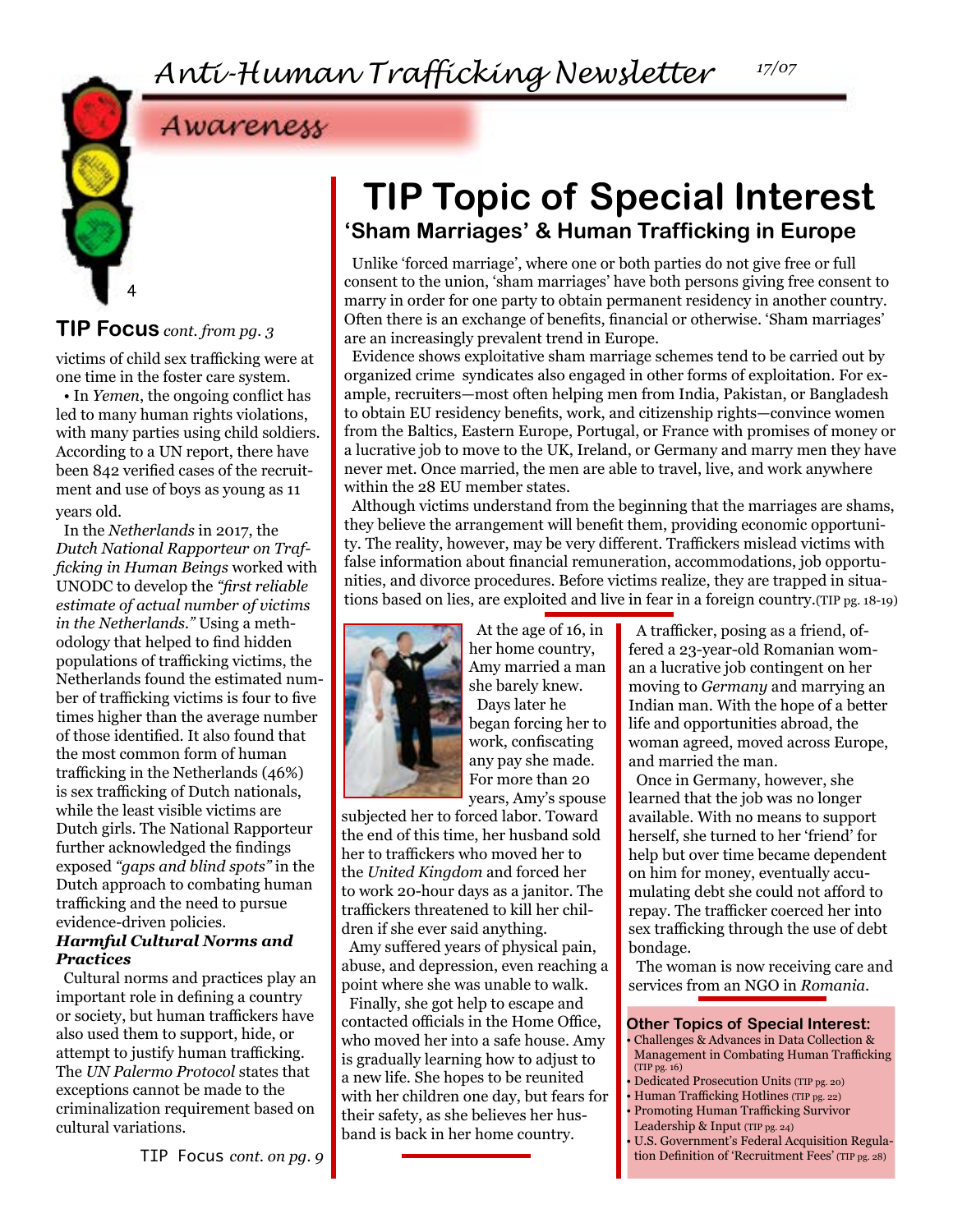# *Anti-Human Trafficking Newsletter*

*17/07*



# Awareness

## **TIP Topic of Special Interest: Increased Focus on Labor Recruitment**

Combating human trafficking in global supply chains has been an issue of growing importance in the anti-trafficking movement over the last decade. Governments, the private sector, and civil society are increasingly examining human trafficking through this lens as a part of broader anti-trafficking strategies.

As labor is a critical part of global supply chains, there has also been an increased focus on labor recruitment as one of the most important pressure points in the global economy for addressing this crime. The past five years have witnessed an exponential growth in initiatives focused on eradicating exploitative labor recruitment practices, developing models for fair recruitment, and changing industry standards in hiring practices.

As globalization increasingly drives markets toward temporary or seasonal contract workers who are mobile



and flexible, the importance of the recruitment industry grows. Each year, millions of workers turn to or are approached by labor intermediaries (recruiters, agents, or brokers)

who facilitate movement of labor both within countries and across borders to satisfy global labor demands. A 2018 ILO report estimates there are 164 million migrant workers worldwide, an increase of 9% since the 2015 estimate. Labor intermediaries function as a

bridge between workers and employers. At their best, they provide helpful guidance and assist in matching workers with jobs and in arranging visas and documentation, medical checkups, pre-departure orientation, training, and travel. At their worst, labor recruiters exploit the vulnerability inherent among those migrating for work, often engaging in fraudulent and misleading recruitment practices that can lead to human trafficking.

In particular, low-wage migrant laborers are extremely vulnerable to and at high risk of exploitative practices such as unsafe working conditions, unfair hiring practices, and debt bondage—a form of human trafficking. Some recruiters take advantage of the fact that migrant workers lack information on the hiring process, are unfamiliar with the legal protections they are owed and options for recourse, and often face language barriers. Certain unscrupulous recruitment practices known to facilitate human trafficking include worker-paid recruitment fees, misrepresentation of contract terms, contract switching, and destruction or confiscation of identity documents.

#### *Recruitment Initiatives and New Resources*

Promising new initiatives focused on recruitment have recently emerged. If governments and other stakeholders can sustain this momentum and work to connect and create areas of collaboration, there is huge potential for

progress in improving recruitment practices and protecting workers from human trafficking. Some examples of initiatives are found on pg. 27 TIP.

### **TIP Topic of Special Interest: Promoting Human Trafficking Survivor Leadership & Input**

The survivor voice is a vital part of establishing effective and comprehensive anti-trafficking strategies that advance prosecution, protection, and prevention efforts. Now more than ever, survivors are leaders in the anti-trafficking movement, whether they run organizations, advocate before legislatures, train law enforcement, engage with the public, or collaborate with governments to improve domestic and foreign programs. Survivors know firsthand what is needed to improve government anti-trafficking responses and their input is key to ensuring anti-trafficking policies reflect perspectives that only those with a lived experience can provide.

For any entity, whether a government, business, or civil society organization, adopting a *'survivor-informed'*  approach means seeking meaningful input from a diverse community of survivors at each stage of a program or project. This includes a wide range of opportunities, from the initial program development and design stage throughout implementation of the project as well as during any evaluation activities.

Governments and organizations should avoid making requests that involve final or close-to-final products, tight time constraints, or other factors that could impair the quality of input and be counter-productive to establishing a truly *'survivor-informed'*  product or process.

Knowing how to engage with survivors appropriately and responsibly is critical to establishing a survivor-informed practice. Engagement should be *trauma-informed,* which means having an understanding of the physical, social, and emotional impact of trauma on the individual, as well on the professionals who work with them.

Survivor Leadership *cont. pg. 8*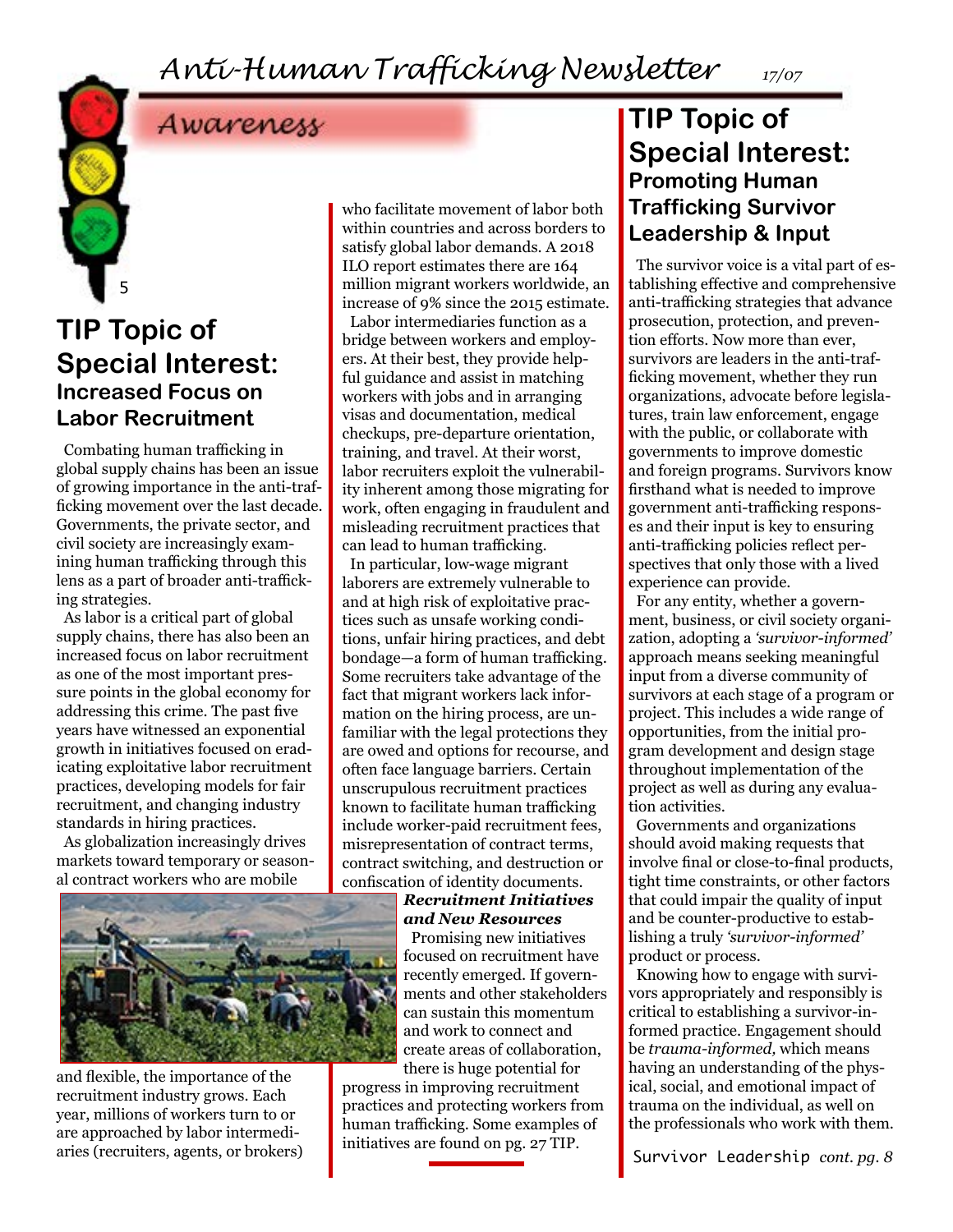

Advocacy

#### 6 **2019 TIP Report Tier Placement**

Legend: (+/-) indicates the number of tiers a country moved up (+)/down (-) since 2018; (s) Special case; (•) Time on Watch List (years); (• •) Time on Tier 3; (‡) Countries which continue to violate the Child Soldier Protection Act (CSPA) on pg.31 TIP; ● Not a party to the UN Palermo Protocol on pg. 38 TIP) (Source: TIP pg. 48 https://www.state.gov/reports/2019-trafficking-in-persons-report/)

Tier 1 - Countries whose governments fully meet the Trafficking Victims Protection Act's (TVPA) minimum standards.

| Argentina $(+)$ | Belgium  | Czech Republic | Guvana        | Netherlands | Spain          |
|-----------------|----------|----------------|---------------|-------------|----------------|
| Australia       | Canada   | Estonia        | <b>Israel</b> | New Zealand | Sweden         |
| Austria         | Chile    | Finland        | Japan         | Norway      | Switzerland    |
| The Bahamas     | Colombia | France         | Korea, South  | Philippines | Taiwan         |
| <b>Bahrain</b>  | Cyprus   | Georgia        | Lithuania     | Portugal    | United Kingdom |
|                 |          |                | Luxembourg    | Slovenia    | <b>USA</b>     |

Tier 2 - Countries whose governments do not fully meet the TVPA's minimum standards, but are making significant efforts to bring themselves into compliance with those standards.

| Albania             | Denmark (-)        | Hong Kong $(+)$ | Madagascar (+)   | Pakistan •         | Solomon Islands •    |
|---------------------|--------------------|-----------------|------------------|--------------------|----------------------|
| Antigua & Barbuda   | Djibouti           | Iceland         | Mali $\pm$ (+)   | Palau •            | Suriname (-)         |
| Armenia             | Dominican Republic | India           | Malta            | Panama             | Tajikistan (+)       |
| Aruba (-)           | Ecuador            | Indonesia       | <b>Mauritius</b> | Paraguay           | Thailand $(+)$       |
| Benin               | Egypt              | Ireland         | Mexico           | Peru               | Timor-Leste          |
| <b>Botswana</b>     | El Salvador        | Italy $(-)$     | Micronesia       | Poland (-)         | Togo $(+)$           |
| Brazil              | Eswatini (+)       | Jamaica         | Moldova          | Qatar              | Tonga •              |
| <b>Bulgaria</b>     | Ethiopia           | Jordan          | Mongolia (+)     | Rwanda             | Trinidad & Tobago    |
| <b>Burkina Faso</b> | Germany (-)        | Kenya           | Morocco          | Serbia             | Tunisia              |
| Cabo Verde          | Ghana $(+)$        | Kosovo          | Mozambique       | St. Lucia          | Turkey               |
| Cameroon            | Greece             | Kuwait $(+)$    | Namibia          | St. Maarten (++)   | Uganda $\bullet$     |
| Chad $(+)$          | Guatemala (+)      | Latvia          | Nepal $\bullet$  | St. Vincent & Gren | Ukraine              |
| Costa Rica          | Guinea (+)         | Lebanon         | Niger $(+)$      | Senegal            | United Arab Emirates |
| Cote d'Ivoire       | Haiti $(+)$        | Macau $(+)$     | Nigeria (+)      | Seychelles (+)     | Uruguay              |
| Croatia             | Honduras           | Macedonia       | Oman $(+)$       | Singapore          | Zambia               |
|                     |                    |                 |                  | Slovakia (-)       | Zimbabwe $(+)$       |

Tier 2 Watch List - Countries whose governments do not fully meet the TVPA's minimum standards, but are making significant efforts to bring themselves into compliance with those standards AND: a) The absolute number of victims of severe forms of trafficking is very significant or is significantly increasing; b) There is a failure to provide evidence of increasing efforts to combat severe forms of trafficking in persons from the previous year, including increased investigations, prosecution, and convictions of trafficking crimes, increased assistance to victims, and decreasing evidence of complicity in severe forms of trafficking by government officials; or c) The determination that a country is making significant efforts to bring itself into compliance with minimum standards was based on commitments by the country to take additional future steps over the next year.

| Afghanistan $\pm$ (-) ( $\cdot$ 1)<br>Algeria (•3)<br>Angola (•2)<br>Azerbaijan (-) (•1)<br>Bangladesh $\bullet$ ( $\cdot$ 3)<br>Barbados $(-)$ $(•1)$ | Belize $(+)$ $(+)$<br>Bolivia $(+)$ $(+)$<br>Bosnia &<br>Herzegovina(-) (•2)<br>Brunei $\bullet$ (-) ( $\cdot$ 1)<br>Cambodia (-) (•1)<br>Cent. African Rep. (•2)                     | Congo (ROC) $\bullet$ (+) ( $\cdot$ 1)<br>Curaçao $(-)$ $(•1)$<br>Fiji $(•2)$<br>Gabon $(+)$ $(+)$<br>Guinea-Bissau (+) (•2)<br>Hungary $(3)$                                         | Iraq $\pm$ ( $\cdot$ 3)<br>Kazakhstan (-) (•1)<br>Kyrgyzstan Republic (.2)<br>Laos $(+)$ $(+)$<br>Lesotho $(-)$ $(•1)$<br>Liberia $(3)$ | Malawi (-) (•1)<br>Malaysia (•2)<br>Maldives $(•2)$<br>Marshall Islands(-) (•1) •<br>Montenegro (.3)<br>Nicaragua $(3)$<br>Romania $(-)$ $(•1)$                                      | Sierra Leone (.2)<br>South Africa (.2)<br>Sri Lanka (-) (•1)<br>Sudan $\pm$ ( $\cdot$ 2)<br>Tanzania (-) (•1)<br>Uzbekistan (·2)<br>Vietnam $(-)$ $(•1)$ |  |  |
|--------------------------------------------------------------------------------------------------------------------------------------------------------|---------------------------------------------------------------------------------------------------------------------------------------------------------------------------------------|---------------------------------------------------------------------------------------------------------------------------------------------------------------------------------------|-----------------------------------------------------------------------------------------------------------------------------------------|--------------------------------------------------------------------------------------------------------------------------------------------------------------------------------------|----------------------------------------------------------------------------------------------------------------------------------------------------------|--|--|
| Tier 3 - Countries whose governments do not fully meet the minimum standards are are not making significant efforts to do so.                          |                                                                                                                                                                                       |                                                                                                                                                                                       |                                                                                                                                         |                                                                                                                                                                                      |                                                                                                                                                          |  |  |
| Belarus $(• • 5$ yrs)<br>Bhutan $(-)$ $(\cdot \cdot 1$ yr) $\bullet$<br>Burma/Myanmar<br>$(\cdot \cdot 2 \text{ yrs})$ ‡<br>Burundi (•• 5 yrs)         | China (PRC) $(\cdot \cdot 3 \text{ yrs})$<br>Comoros $(\cdot \cdot 5 \text{ yrs})$ $\bullet$<br>Congo (DRC)<br>$(\cdot \cdot 3 \text{ vrs})$ $\pm$<br>Cuba $(-)$ $(\cdot \cdot 1$ yr) | <b>Equatorial Guinea</b><br>$(• • 8 \text{ yrs})$<br>Eritrea $(• • 8$ yrs)<br>The Gambia $(-)$ $( \cdot \cdot 1 \text{ yr})$<br>Iran $(\cdot \cdot 8 \text{ yrs}) \downarrow \bullet$ | Korea, North (•• 8 yrs) •<br>Mauritania (•• 8 yrs)<br>Papua New Guinea<br>$(·$ 2 yrs) $\bullet$<br>Russia (•• 7 yrs)                    | Saudi Arabia (-) (•• 1 yr)<br>South Sudan<br>$(\cdot \cdot 5 \text{ yrs})$ $\uparrow$ $\bullet$<br>Syria $(* • 8$ yrs) $\ddagger$<br>Turkmenistan (•• 4 yrs)<br>Venezuela (•• 6 yrs) | Special Cases:<br>Libya (s)<br>Somalia (s) $\uparrow \bullet$<br>Yemen (s) $\uparrow \bullet$                                                            |  |  |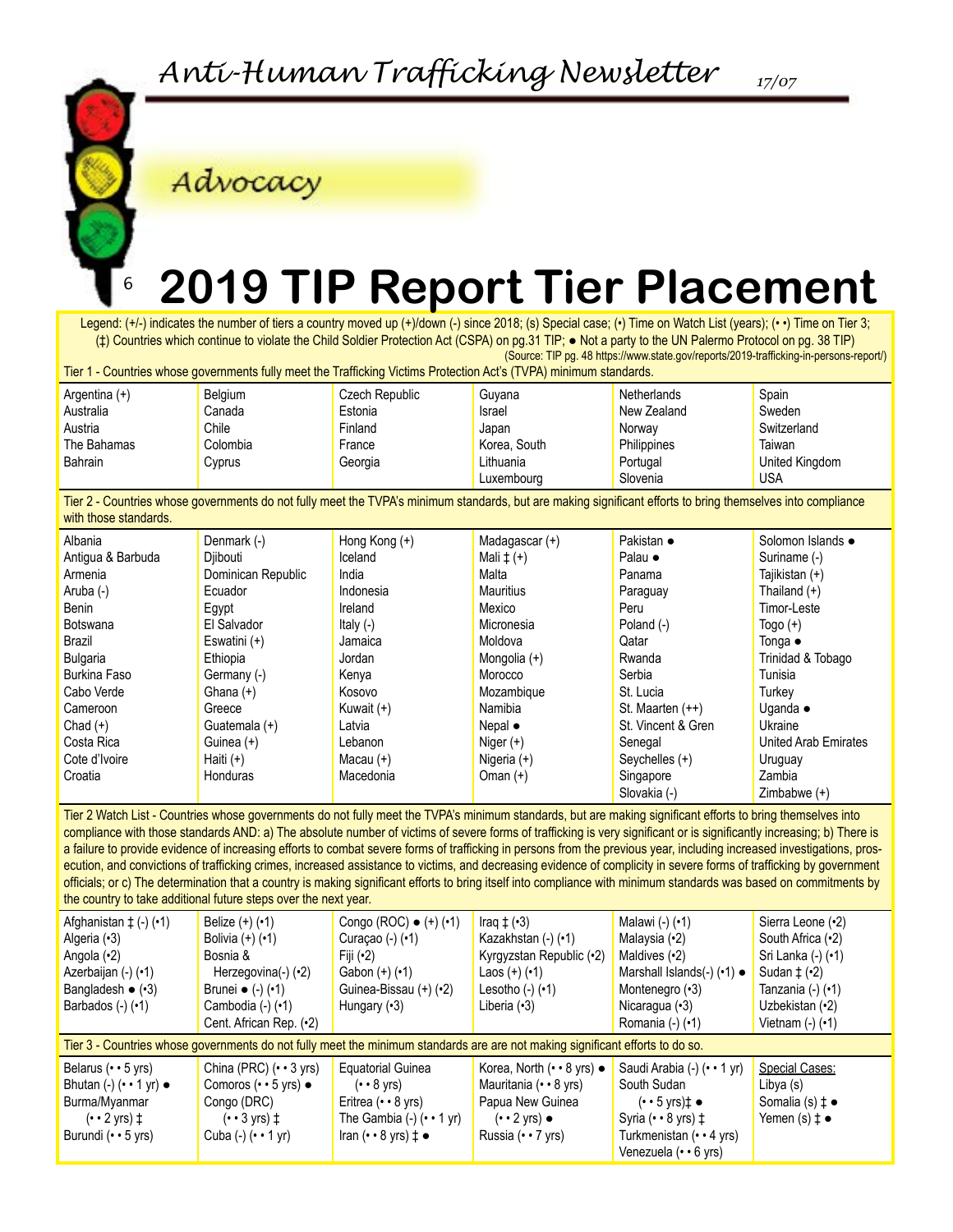# Advocacy

#### *Adelaide Sawadogo (Burkina Faso)*



In recognition of her decades of leadership to ensure human trafficking survivors receive the best possi-

ble care, including securing pro bono legal counsel and designing programs to foster economic stability and her extraordinary bravery in challenging traditional norms to advocate for the protection of children.

#### *Daniel Rueda & Veronica Supliguicha (Ecuador)*



In recognition of their co-founding of an organization to care for trafficking survivors. They operate a shelter and provide personalized and holistic support for hundreds of survivors. Also for their tireless engagement with the Ecuadorean Government to prevent human trafficking. (Excerpted remarks of John C. Richmond: https://www.state.gov/ secretary-of-state-michael-r-pompeo-at-the-2019-trafficking-in-persons-report-launch-ceremony/2019-trafficking-in-persons-report/)

For the full accounts of the TIP heroes, go to pgs. 42-46 of the TIP Report: https://www.state.gov/reports/ 2019-trafficking-in-persons-report/

# <sup>7</sup> **2019 TIP Heroes**

*Agnes De Coll (Hungary)*

In recognition of her exceptional contributions to strengthen the capacity of Hungarian Government institutions to combat human traf-



ficking and raise public awareness, and for her steadfast efforts in leading the anti-trafficking unit of one of Hungary's premier civil society organizations.

#### *Sister Gabriella Bottani*

*(Italy)* In recognition of her dynamic

leadership of an extensive international network



of Catholic sisters committed to preventing human trafficking and

connecting survivors to critical services and her relentless resolve to elevate the importance of combating human trafficking in communities

around the world.

#### *Roseline Eguabor (Italy)*

In recognition of her unwavering commitment to forge



trusting relationships with survivors throughout their recovery and her tenacity in drawing from her personal experiences to find creative solutions

tion of her key role as the driving force behind Tunisia's efforts to implement a new human trafficking



law and her impressive ability to marshal scarce resources and overcome bureaucratic hurdles to establish and build on effective interagency and national authorities dedicated to improving the government's ability to advance a comprehensive anti-trafficking strategy.

#### *Camilious Machingura (Zimbabwe)*

In recognition of his critical role in leading grassroots efforts to empower and increase the resiliency of human trafficking survivors,



particularly in rural communities across Zimbabwe, and for his relentless advocacy work to elevate the issue of human trafficking as a policy priority for the government.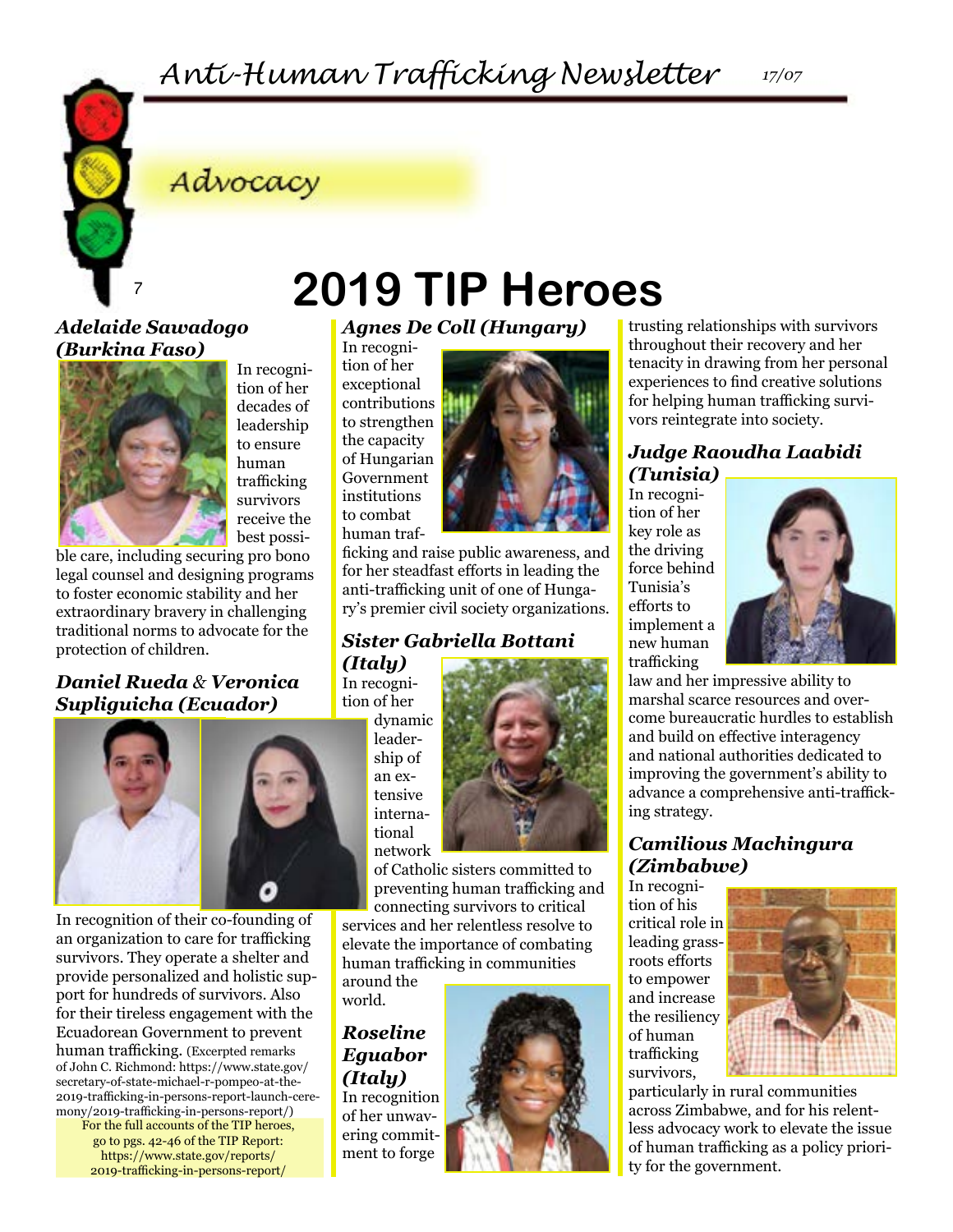Advocacy

#### **Survivor Leadership**  *cont. from pg. 5*

8

Entities should also promote survivor empowerment and self-sufficiency, and consider ways to employ survivors in leadership positions as staff members, consultants, or trainers. Increasing leadership opportunities for survivors is not only an appropriate response to the survivor community, but also provides for greater effectiveness across all efforts to combat human trafficking. Survivors, like any other employee or consultant, should receive financial compensation for their time and expertise. Additionally, survivors should represent diverse perspectives, including experiences of both sex and labor trafficking, as well as across age, gender, race, national origin, and sexual orientation.

Organizations should also seek training on best practices in engaging with survivors and partner with survivor-led organizations and groups that have successful survivor leadership models, including knowledge in the field of professional and leadership development.

For example, the Cameroonian NGO, *Survivors' Network,* has built a unique approach to survivor empowerment by focusing on economic independence and fostering entrepreneurship among women and girls. *Francisca Awah Mbuli*, a 2018 TIP Report Hero, founded the *Survivors' Network* and under her leadership, it has helped create economic opportunities for survivors across Cameroon by providing micro-financing to small businesses and income-generating projects, as well as job and small business training. (TIP, pg. 24-25)

## **Sister Gabriella Bottani, a TIP Hero**

"The recognition we, TIP heroes, receive today honors us and the many people, often unknown, committed to counteracting human trafficking around the world.

"I am here because of the work of *Talitha Kum,* a global network of women of faith challenged by the violence and the serious violation of human rights caused by human trafficking and any kind of global exploitation. *"Talitha Kum* is an Aramaic expression which means, *"Child, I say to you, stand up."*  This year is our tenth anniversary, and I would like to thank you, Ambassador Gingrich, for your support.

"With 50 national and regional networks led by Sisters, *Talitha Kum*  is active on every continent and in more than 70 countries. The organization is an *'on-the-ground'* network whose members are involved in raising

awareness, preventing human trafficking, and protecting survivors. These include the management of shelters and the provision of support for survivors' socio-economic rehabilitation and reintegration. It is an initiative that mirrors the great work done by my fellow TIP heroes, and we are learning much together. Thank you

very much for the work you are doing. "*Talitha Kum* promotes an annual day of prayer and awareness against human trafficking, which is supported by Pope Francis and takes place on February 8th.

"Like the individuals and organizations represented here this morning, we work in dialogue and in collaboration with people of different faith traditions, and with people of good will. We seek to overcome any kind of ideological, religious, or political difference in anti-trafficking efforts and activity, promoting instead a survivor-centered approach, listening to their realities and respecting the inherent dignity of each person.

*17/07*

"All of us being honored today hope that every person and institution committed to combatting trafficking in persons would address the causes and vulnerabilities that contribute to human trafficking. There are many, but I highlight three: the unequal power structure in our societies, especially regarding women, children, and indigenous people, in terms of their rights and access to services; inadequate migration policies that leave people vulnerable in an increasingly interconnected world; and economic models that exploit human and environmental resources for the profit of a few in contrast with the exploitation of the many. (Excerpted from Bottani's speech at the TIP Hero ceremony on June 20, 2019)



(L. to R.) U.S. Rep. Chris Smith, R-N.J., S. Gabriella Bottani, and Callista Gingrich, U.S. Ambassador to the Vatican. COURTESY REP SMITH | CNS

Callista Gingrich, the U.S. Ambassador to the Holy See, nominated Sister Bottani for the award and spoke at the ceremony, saying the Comboni Sister deserved to be among the heroes who are *"recognized for their tireless efforts — despite resistance, opposition and even threats to their lives — to protect victims, punish offenders and raise awareness of ongoing criminal practices in their countries and abroad."* (https://www.catholicherald.com/ News/National\_\_\_International/Comboni\_ sister\_honored\_as\_anti-trafficking\_\_hero\_/)